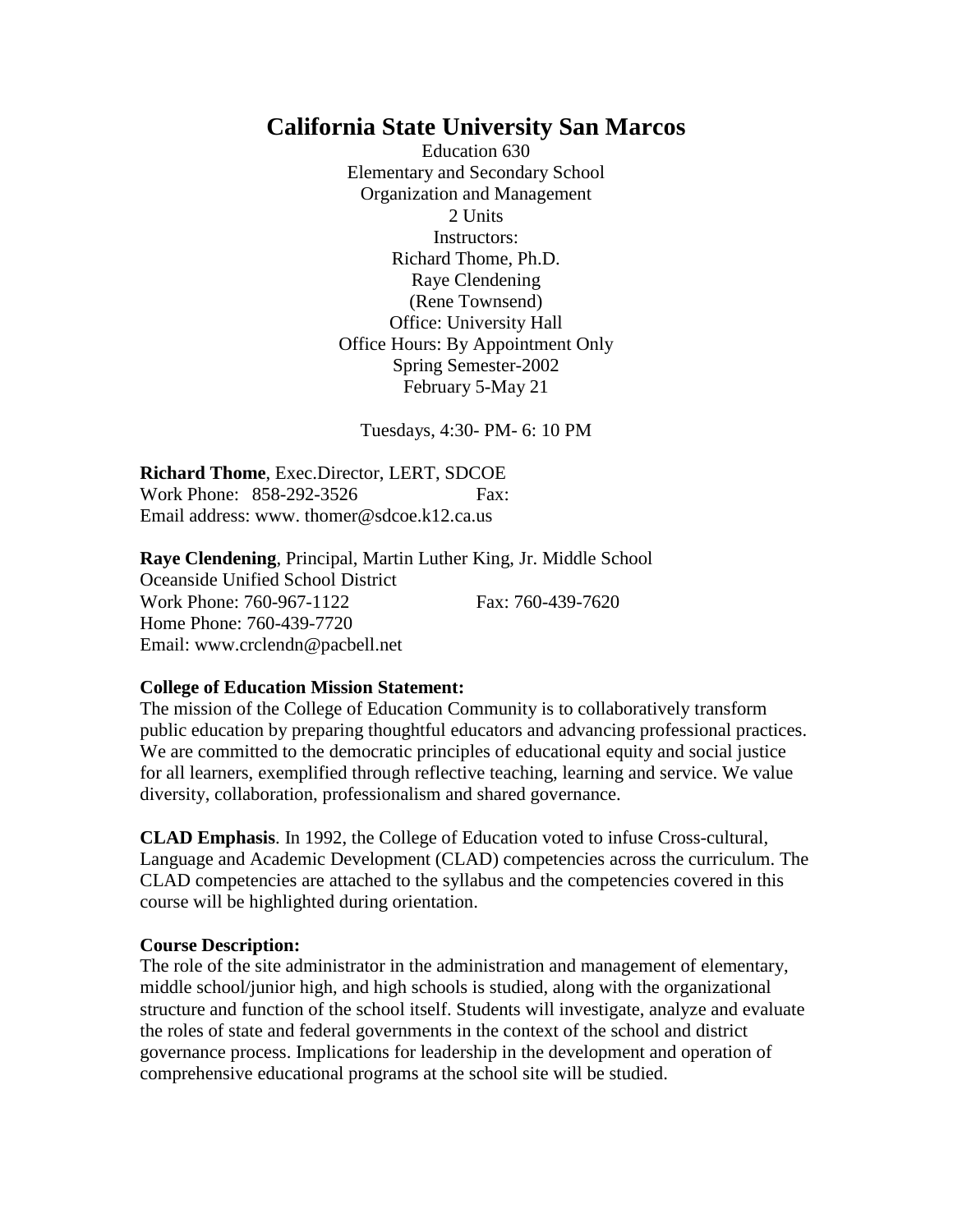#### **Goals:**

This course will assist the candidate to:

- 1. Organize and manage the structural and functional relationships in elementary and secondary schools.
- 2. Implement appropriate and effective managerial practices in schools.
- 3. Implement effective and efficient shared decision-making and governance models.
- 4. Effectively and efficiently manage school resources.
- 5. Apply appropriate technology to school managerial functions and operations.

### **Objectives:**

Upon completion of the course the candidate will:

- Know the nature of decision-making in developing and implementing elementary and secondary policy and procedures.
- Know how to identify appropriate personnel to serve in various teaching, support, clerical, custodial, and administrative positions in schools.
- Understand and apply major behavioral objectives for various schools and devise methods for their evaluation.
- Know the nature of leadership, management, and administration and their sitespecific applications.
- Understand general concepts and specific application of site and school level appropriate personnel management.
- Understand organizational culture as it relates to various school levels.
- Understand and implement shared decision-making.
- Know how to identify, administer, and manage all resources needed for the implementation of specific educational programs.
- Understand relations with external communities including business and industry.

# **Text:**

1. Cunningham, William G. and Cordeiro, Paula A. Educational Administration: A Problem-Based Approach, Allyn and Bacon

# **Course Requirements**:

- 1. Each class member will be expected to attend class regularly and participate in class discussions
- 2. Each student will summarize (4) current educational leadership articles during the semester . The articles can be from newspapers, magazines, or education journals. The instructor will provide students with examples of the format.

# **Grading Policy:**

Class participation: 35 %; Oral presentations 25 %; Written Assignments/final exam 40%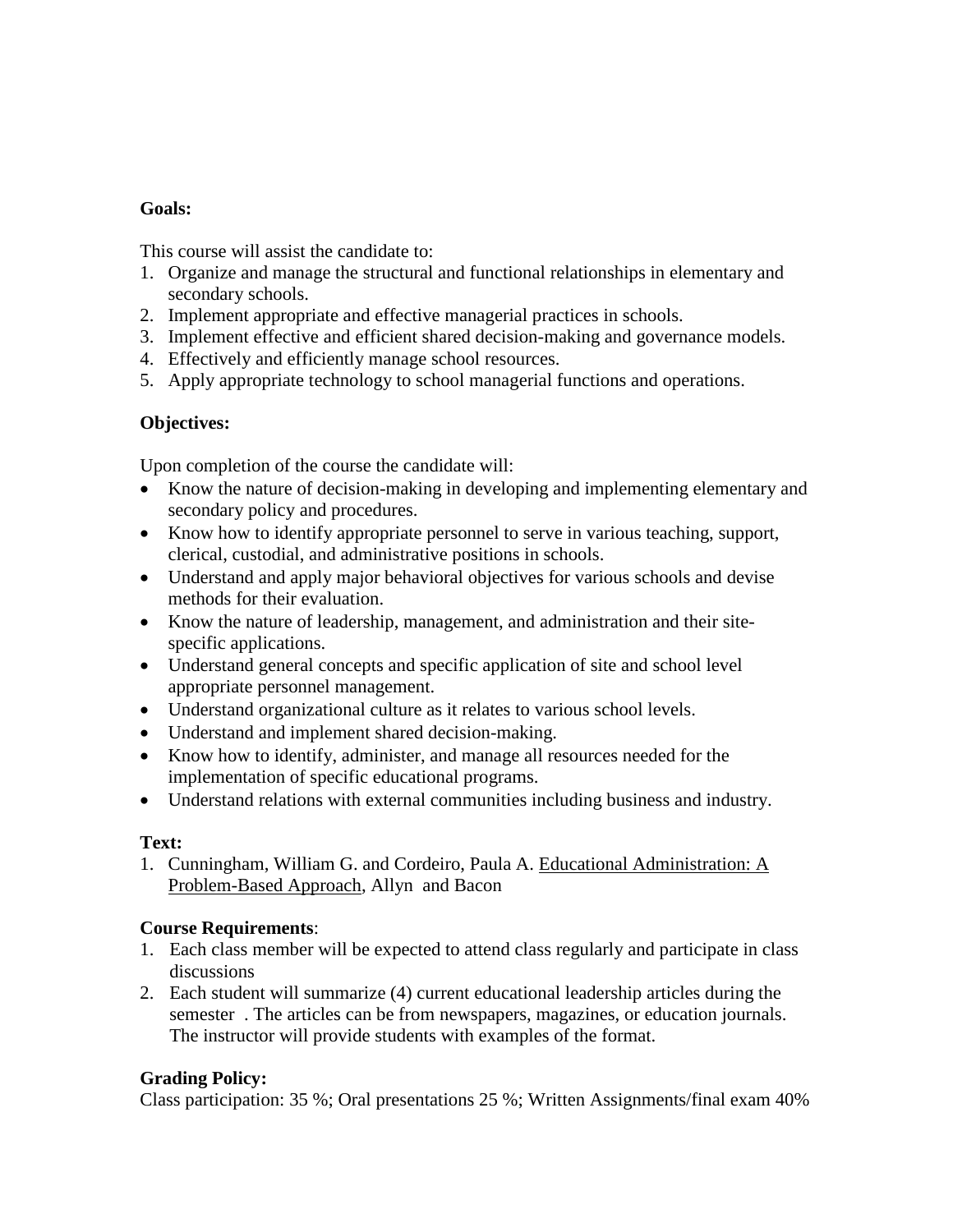#### **Attendance Policy:**

Due to the dynamic and interactive nature of the courses in the COE, all students are expected to attend all classes and participate actively. At a minimum, students must attend more than 80% of class time, or s/he may not receive a passing grade for the course at the discretion of the instructor. If you miss two class sessions or are late (or leave early) more than three sessions, you cannot receive a grade of "A". If you miss three class sessions, your highest possible grade is a "C+". Should you have extenuating circumstances, contact the instructor as soon as possible.

|          | <b>Class Schedule</b>                                                |
|----------|----------------------------------------------------------------------|
| Feb 5    | Raye and Rene                                                        |
|          | Introduction to course, review course syllabus, explanation of field |
|          | work                                                                 |
|          | Assignment: Write a one page paper entitled: "Why I want to          |
|          | become an administrator" (Writing should be space and one half,      |
|          | and 12 font.) Due: Feb. 12                                           |
| Feb 12   | Raye                                                                 |
|          | <b>Leadership Styles</b>                                             |
|          | Read Chapters 1 and 6 from Educational Administration                |
|          | "Why I want to become an administrator." One page paper due.         |
| Feb 19   | Raye                                                                 |
|          | <b>Creating a positive school culture</b>                            |
|          | Read Chapter 4                                                       |
|          | Education Leadership Article Due- One page                           |
| Feb 26   | <b>Rich and Rene</b>                                                 |
|          | <b>Technology Resources for School Leaders</b>                       |
|          | Read p. 80-87                                                        |
|          | Tech Center, Joe Rindone, SDCOE                                      |
| March 5  | Raye                                                                 |
|          | <b>Leadership in Elementary, Middle and High Schools</b>             |
|          | <b>Guest Speakers</b>                                                |
|          | Education Leadership Article Due. One page                           |
| March 12 | Rich                                                                 |
|          | <b>Human Resources including Collective Bargaining, Employee</b>     |
|          | <b>Termination</b>                                                   |
|          | <b>Read Chapter 10</b>                                               |
| March 19 | Rich                                                                 |
|          | <b>Resources for Human Resource Leadership</b>                       |
|          | Joe Rindone Center, SDCOE                                            |
| March 26 | Rene                                                                 |
|          | <b>Leadership, The Big Picture</b>                                   |